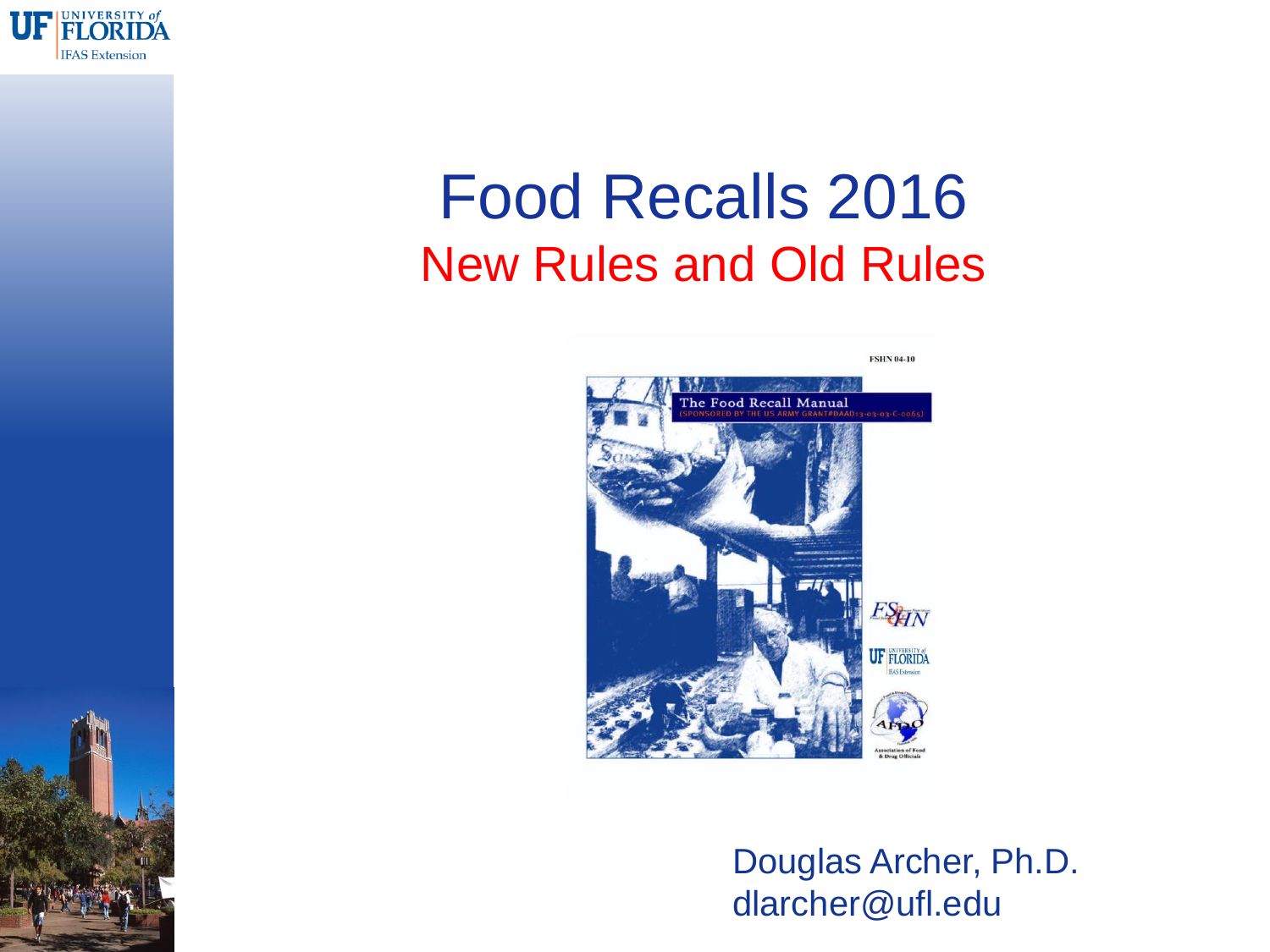

# The Regulatory Climate

- Use of whole genome sequencing
- Lack of FSMA funding driving FDA
- CDC driving FDA actions
- Listeria and expanded recalls
- OIG report on FDA recalls
- Mandatory recalls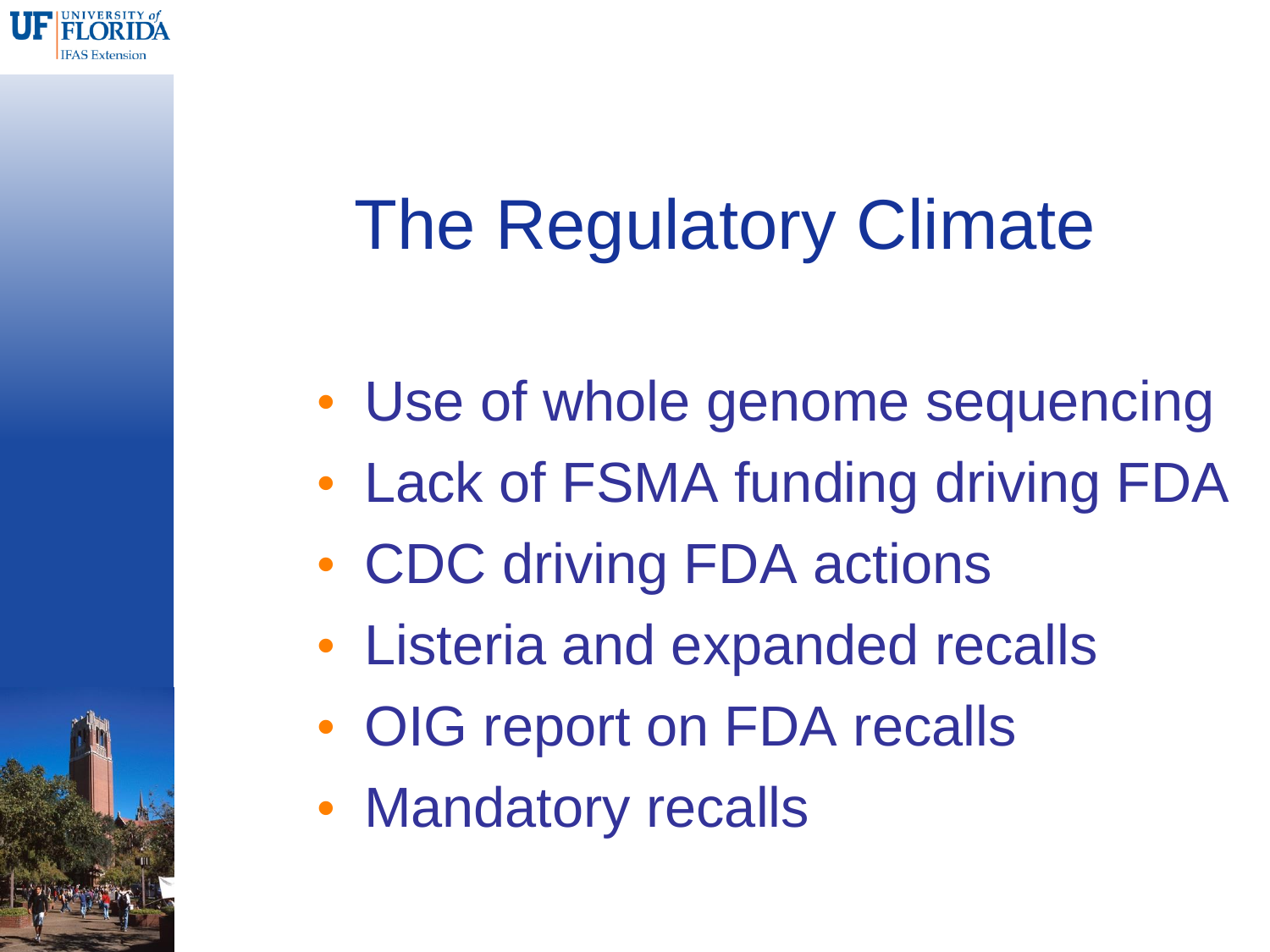

## 2 nd Quarter 2016: A Recall Record

- 167% increase in FDA recalls over 1<sup>st</sup> quarter
- Mostly CRF Frozen Foods
- Whole genome sequencing linked frozen vegies to illnesses over 3 year period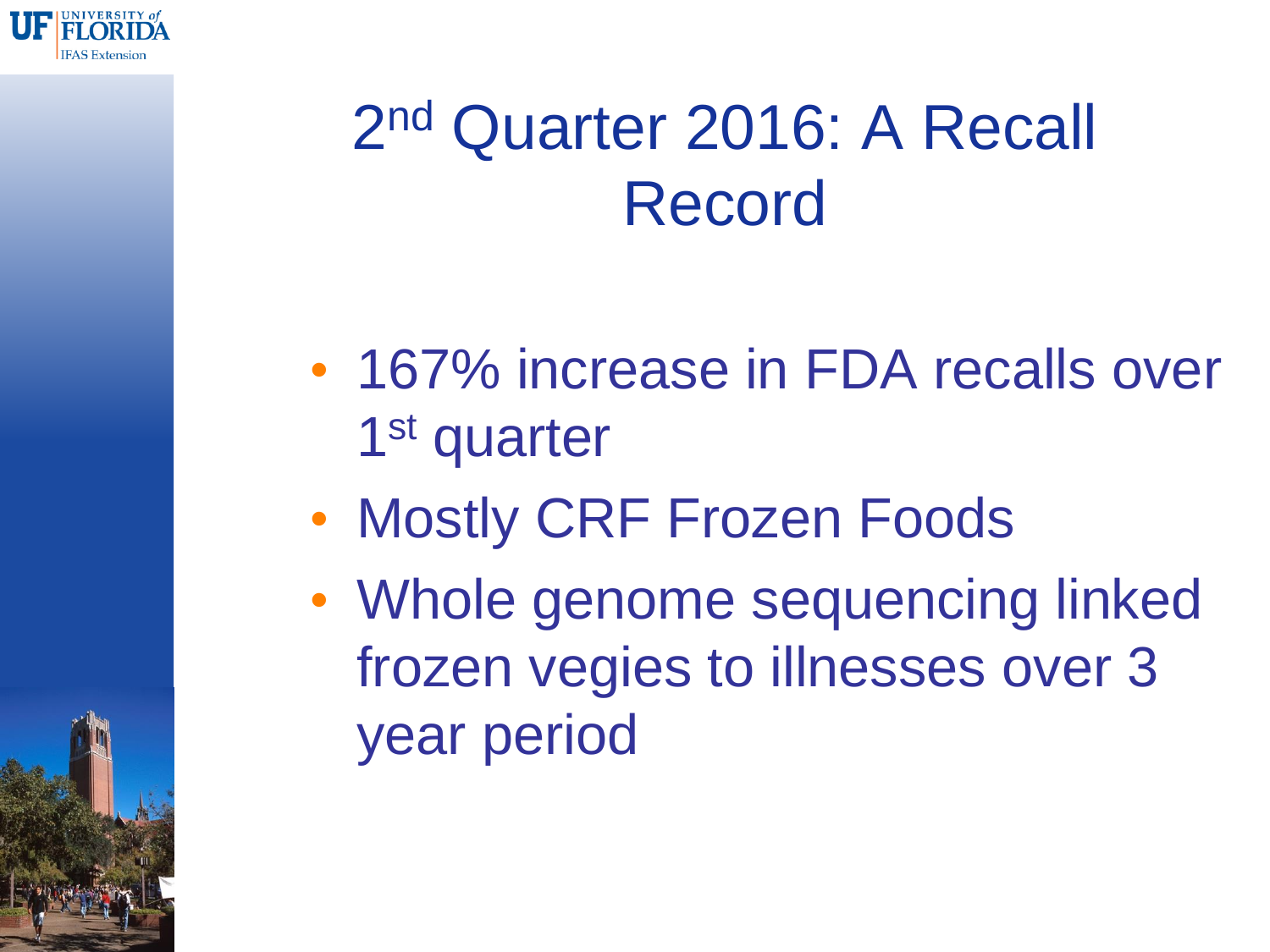

#### FSMA Produce safety and Preventive Controls Rules

- FSMA covers all facilities that register with FDA
- Criteria Manufacture, process, pack or hold **(with some exemptions)**
- "Ordered Product Withdrawal" = Mandatory Recall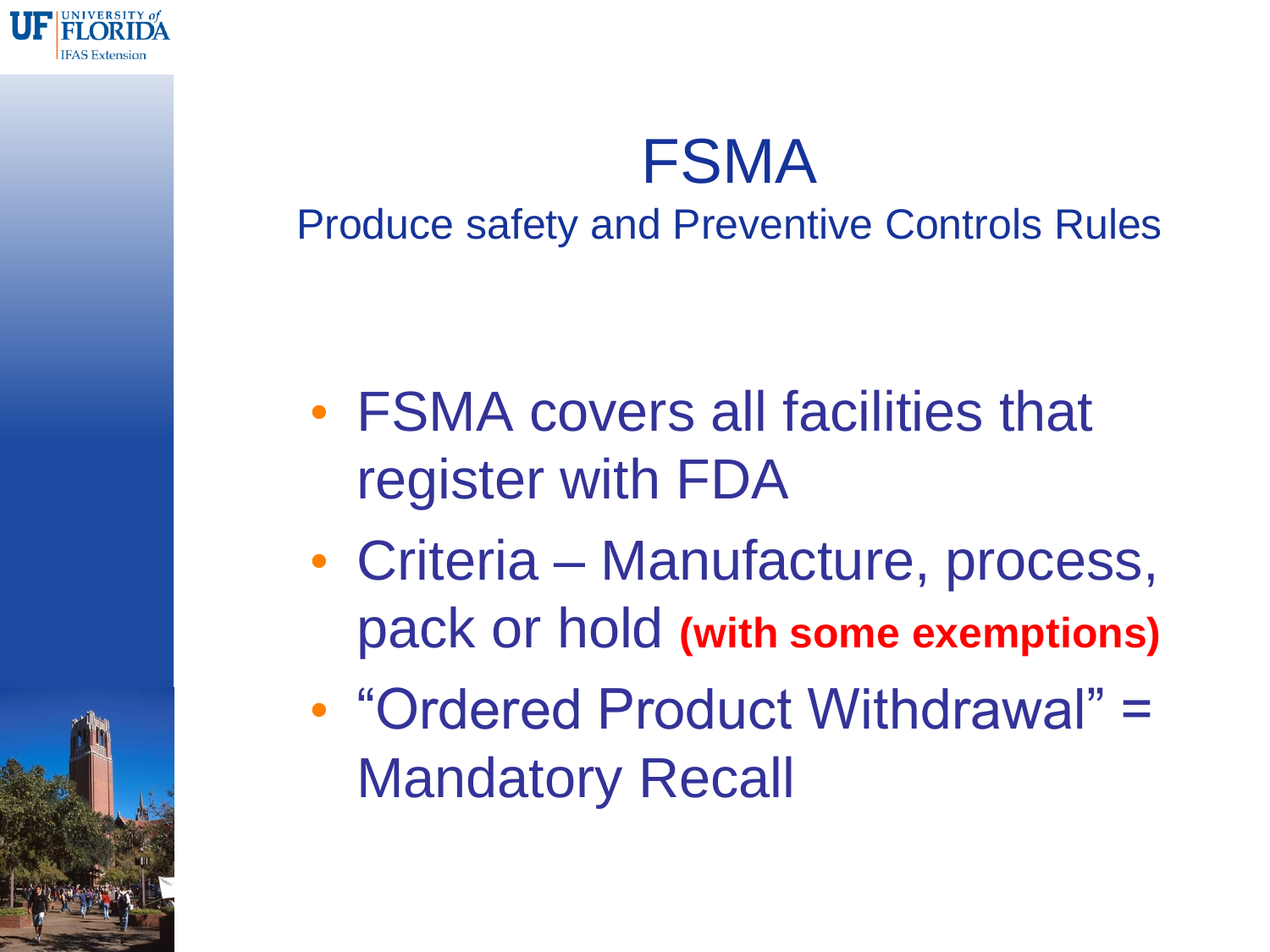

#### FSMA Produce Safety Rule Reasons for "Exemption" Withdrawal

- Active outbreak investigation where farm directly linked
- FDA determines necessity to protect public health
- Inspection of farm gives cause
- In "Intentional Adulteration" incidents, recalls are primary tool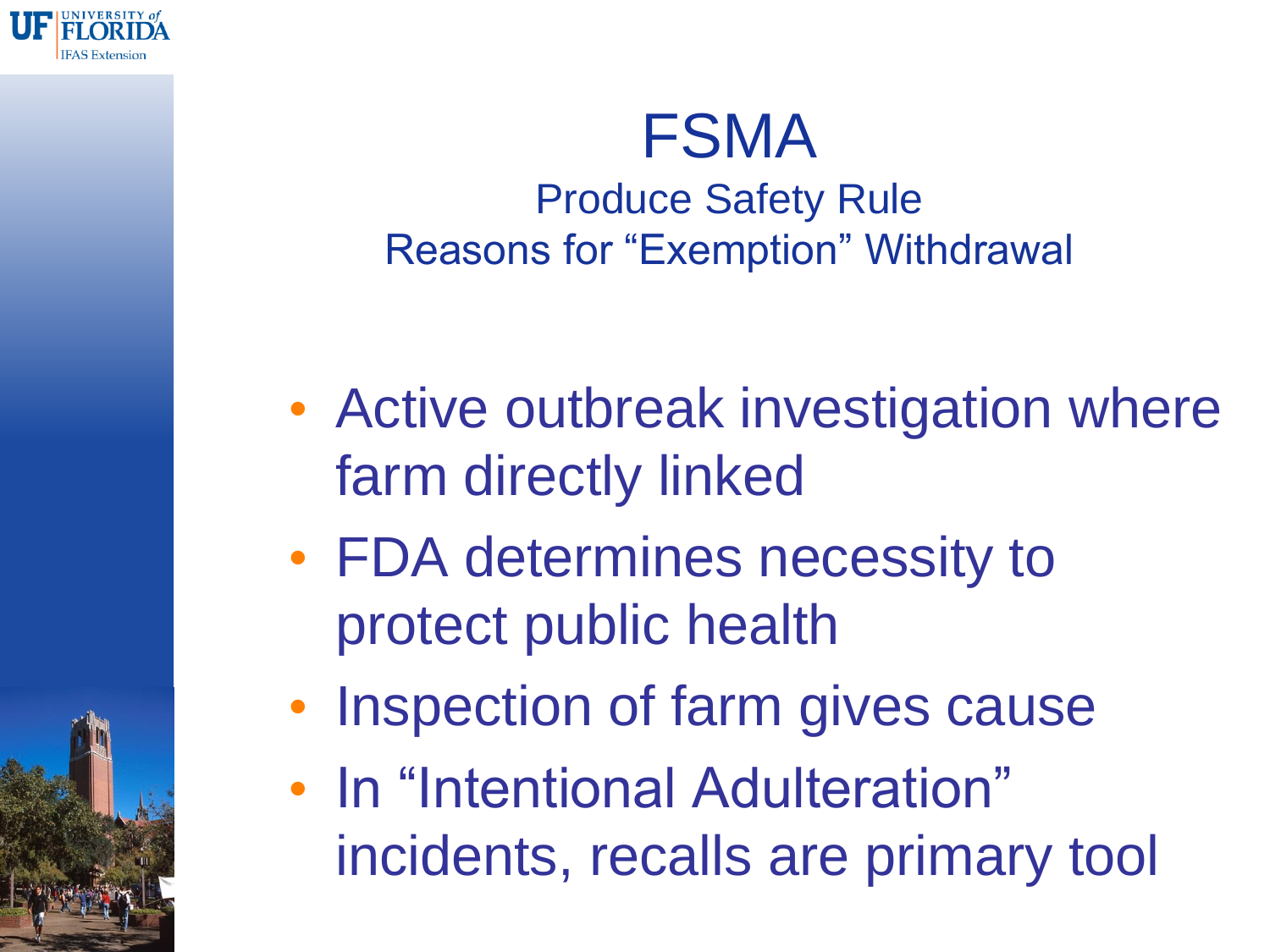

### FS**PC**A Chapter 15 of PC Training – "Recall Plan"

- All entities manufacturing, processing, packing human food need a recall plan.
- So how do you make one?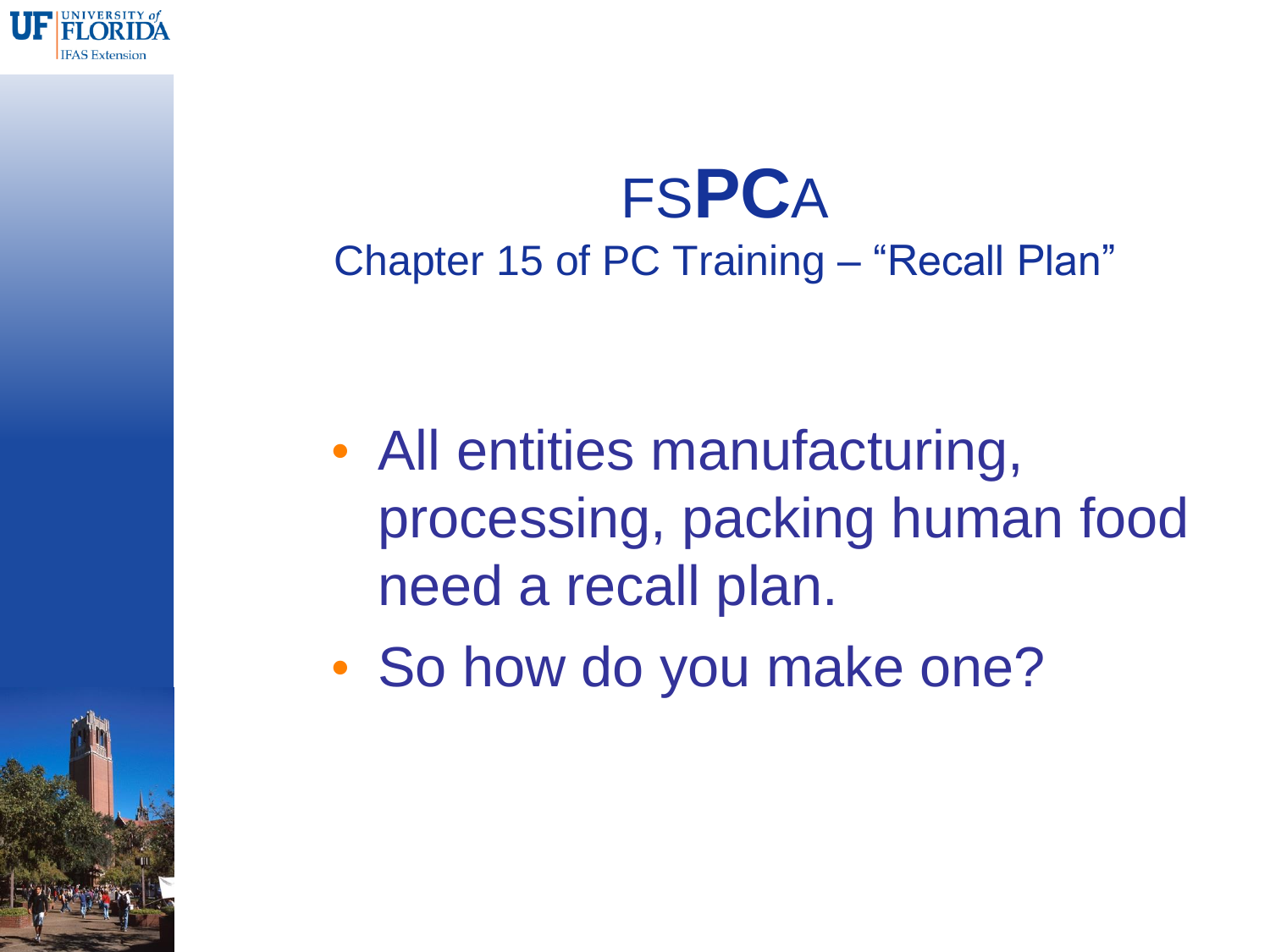

## Constructing a Recall Plan

- Follow Chapter 15 in FSPCA training
- Records access increased for trace forward, traceback.
- Traceback rendered somewhat moot by whole genome sequencing
- Obtain UF's "Food Recall Manual" for more complete instructions
- Food Recall Manual originally released in 2005-6
- Updated Manual will be released in mid-September, free, on-line via EDIS